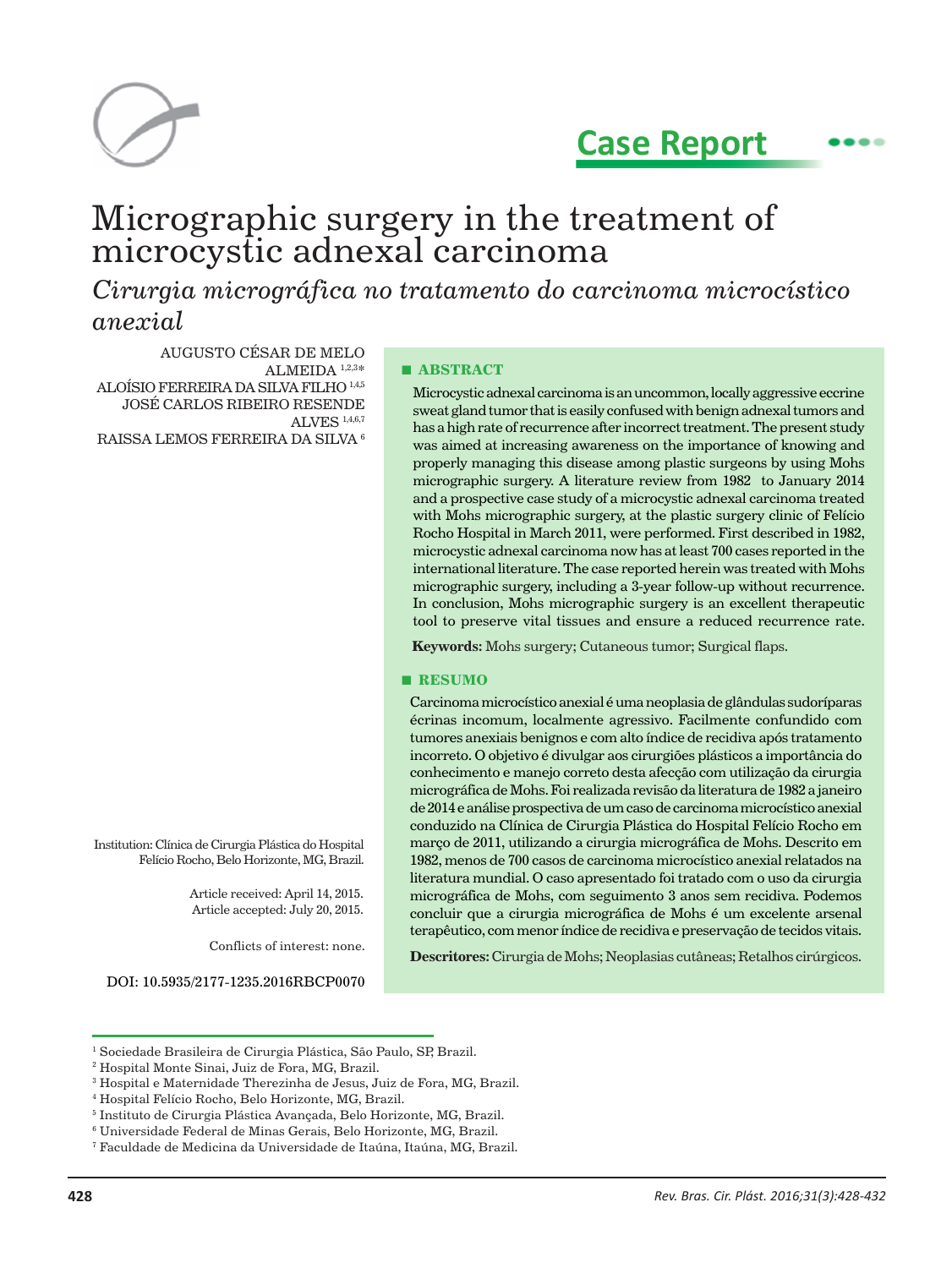## **INTRODUCTION**

Microcystic adnexal carcinoma (MAC) is a rare, low-grade, locally aggressive eccrine sweat gland tumor that rarely metastasizes<sup>1,2</sup>. MAC most often affects the head and neck $3$ , with differential diagnosis for benign adnexal tumors such as trichoepithelioma, syringoma, and malignant skin tumors, including basal and squamous cell carcinomas, among others<sup>4,5</sup>. Given its subclinical progression, MAC is diagnosed at later stages, and incorrect treatment causes a high recurrence rate<sup>6</sup>.

## **OBJECTIVES**

The present study was aimed at reporting a case of MAC treated with Mohs micrographic surgery at the plastic surgery clinic of Felício Rocho Hospital (Belo Horizonte, Minas Gerais [MG], Brazil) and performing a nonsystematic literature review toward increasing awareness on the importance of knowing and properly managing this rare disease among plastic surgeons.

#### **METHODS**

The study was conducted prospectively in accordance with the ethical principles of the Declaration of Helsinki revised in 2000. A patient diagnosed as having MAC was examined in March 2011, underwent Mohs micrographic surgery at the plastic surgery clinic of Felício Rocho Hospital (Belo Horizonte, MG, Brazil), and followed up for 3 years.

The Mohs technique used begins with enucleation, which is the excision of the visible tumor, and histopathological analysis. The post-Mohs micrographic surgical margin is then excised. The fragments are then mapped and subsequently frozen in a cryostat, with deep fragment embedding. The location of the residual tumor, when present, is accurately identified, and a new stage of local excision is performed until complete tumor excision<sup>7,8</sup>.

Defect reconstruction was performed during the same surgery. All surgical specimens were examined at the department of pathological anatomy of the same institution by using the standardized criteria to confirm the diagnosis.

The review included studies from 1982, when the first report of a MAC case was published, to January 2014, when the most recent study was published. The databases searched were Medline and PubMed. The search was limited to manuscripts written in English or Portuguese languages, and "microcystic adnexal carcinoma" was used as the search keyword. Articles

published in oncology, dermatology, head and neck surgery, and other journals were selected because of the lack of studies published in plastic surgery journals.

Studies published in the references of the articles initially identified were selected, and articles with repeated data or available in other studies were excluded from the present study. The authors evaluated all the articles. The main inclusion criteria of the study were clinical presentation, histological features, immunohistochemistry, differential diagnosis, and treatment options.

## **RESULTS**

A female patient aged 66 years underwent incisional biopsy of a light-brown plaque-like lesion with imprecise limits in the right inferomedial subpalpebral area (Figure 1) at another hospital department, in February 2011. Histopathological findings were indicative of squamous cell carcinoma. The pathologist suggested that diagnosis could be made with a larger lesion sample.



**Figure 1.** Plaque-like cutaneous lesion with imprecise limits in the right inferomedial subpalpebral area.

Subsequently, the patient was managed by the plastic surgery team of Felício Rocho Hospital, wherein a new incisional biopsy was performed in March 2011, with findings suggestive of infiltrating carcinoma with atypical tumor cell nests infiltrating the dermis and perineural invasion foci, which most likely originated from the eccrine glandular structures.

Immunohistochemical analysis was performed to aid diagnosis. Tumor cells were negative for epithelial antigen (Ber-EP4) and positive for p63, indicating squamous or pillar differentiation. p63 reactivity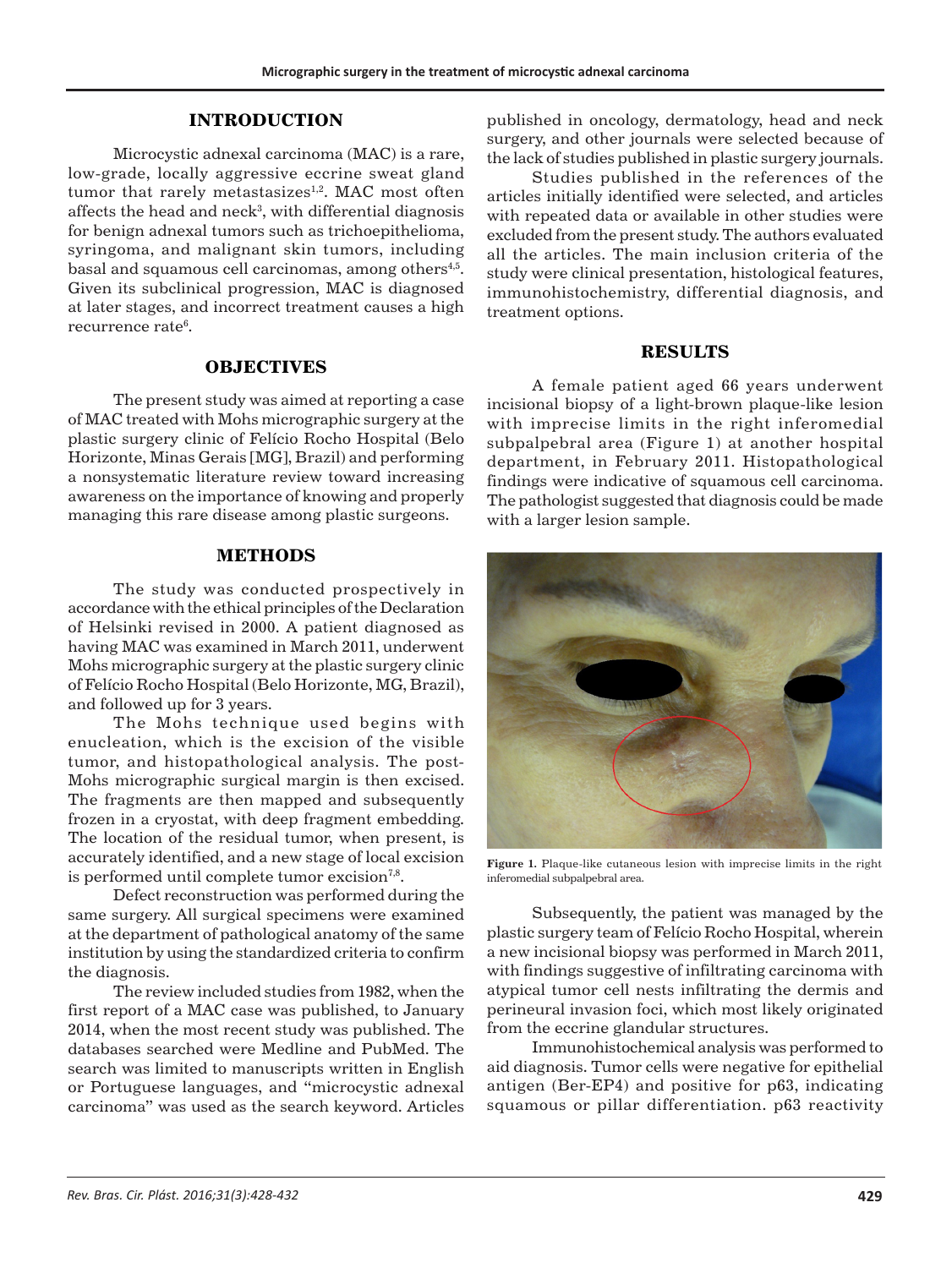suggests a primary cutaneous lesion. Tumor cells were also positive for epithelial membrane antigens (EMAs) and cytokeratin (AE1 and AE3 clones). The combined findings suggest the diagnosis of MAC.

In April 2011, micrographic surgery of the facial lesion and immediate reconstruction with a local flap for defect repair were performed at only one stage, under local anesthesia and sedation (Figure 2).



**Figure 2.** Surgical technique. **A** and **B:** Cutaneous lesion, 5-mm lateral excision margin, and staining of four 3-mm-wide fragments. Surgical margins are examined in frozen sections; **C:** Mapping scheme and identification of each fragment; **D:** Loss of substance; **E**, **F**, **G**, **H:** Defect repaired by using the McGregor technique (lateral periorbital zetaplasty).

The patient responded well, without signs of tumor recurrence during a 3-year follow-up (Figure 3).

#### **DISCUSSION**

First described in 1982 by Goldstein et al.<sup>1</sup>, MAC, also known as sclerosing sweat duct carcinoma, malignant syringoma, and syringoid carcinoma, is an uncommon cutaneous tumor, with approximately 700 cases reported in the international literature.

A retrospective case series over a 16-year period was conducted at a Mohs surgical center based in Pennsylvania (USA)<sup>3</sup>. The number of cases per year was 1.63.

Another large, American retrospective study with a statistical analysis of 223 patients identified the prevalence in females (57%) and Caucasians (90%). Cases have been reported in African Americans,  $\rm{Japanes}$ e, Puerto Ricans, Spanish, Koreans, and Jews $^9$ .



**Figure 3.** Appearance at 3-year postoperative follow-up.

MAC rarely occurs in children, predominantly affecting the elderly, with a mean age of 68 years and higher incidence in the head and neck, including the lips (74%). Similar data were reported in another large case series conducted at the University of California, San Francisco, which also reported predominance of the left side among patients with MAC<sup>10</sup>.

MAC consists of low-grade lesions, albeit locally aggressive, which are clinically characterized as a hardened, solitary plaque, nodule, or cyst, with imprecise limits, skin color, or yellowish plaque, most commonly located in the central area of the face. Other uncommon locations include the scalp, armpits, buttocks, and genitals $10,11$ .

MAC is usually asymptomatic. Increased morbidity occurs in cases with perineural invasion. Patients may experience symptoms, including paresthesia, anesthesia, and local pain<sup>12</sup>.

Ultraviolet (UV) radiation may be involved in the tumor pathogenesis, and cases reported in the literature were associated with immunosuppression<sup>5</sup>.

Given its subclinical presentation, MAC is commonly diagnosed at late stages and mostly confined to the skin (75%), with lesions averaging 2 cm in size. However, soft tissue and even bone invasion may occur because of local aggressiveness, causing high morbidity. Lymph nodes are affected in 1% of cases, and distant metastasis is extremely rare<sup>13</sup>.

Clinical differential diagnosis includes benign adnexal tumors such as trichoepitheliomas, trichoadenoma, syringoma, and malignant skin tumors, including squamous cell carcinoma, basal cell carcinoma, and even melanoma14.

Histopathological analysis with appropriate tissue sampling is required to avoid misdiagnosis because the histological features of MAC include few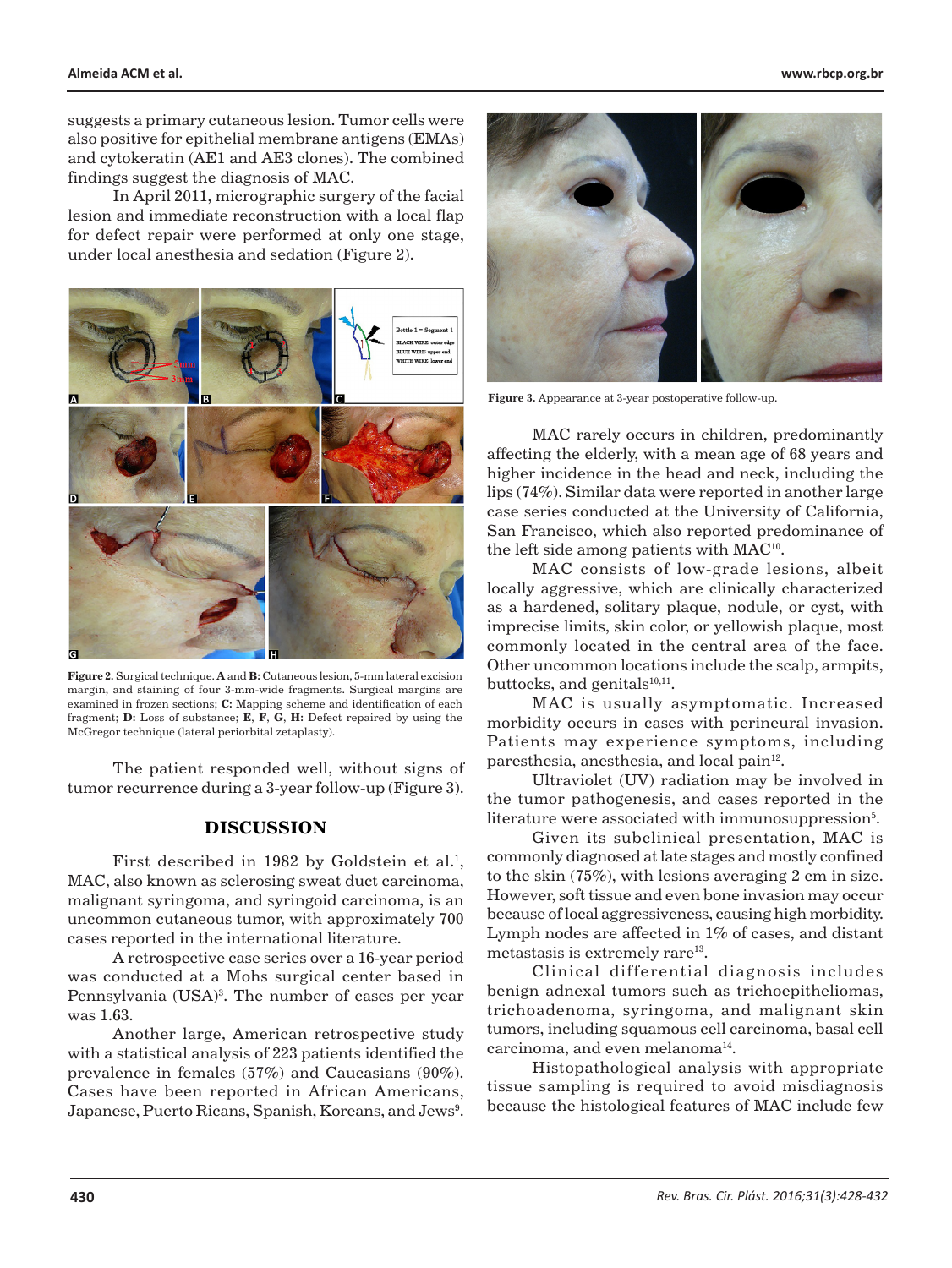atypical cells, of which few or none are mitotic. In a case series, misdiagnosis occurred in 27% of cases because bland microscopic features associated with inadequate samples complicated the diagnosis<sup>10</sup>. Therefore, the biopsy tissue must have adequate thickness and size.

The disease is characterized by multiple islands of epithelial basaloid cells, ductal structures, and keratinized cysts, intradermally located, stretching as thin threads of tumor cells interspersed between collagen bundles. It typically features deep components, small tumor nests, and cell strands embedded in a hyalinized stroma. Perineural and intramuscular invasions commonly occur, and such features are not evident in superficial biopsies $^{14}$ .

Perineural invasion has been reported in 17.5% to 59% of cases in a surgical series and is commonly associated with tumor recurrence<sup>15</sup>.

Immunohistochemistry may be useful in diagnosis and differentiation from other tumors. Eccrine and pillar differentiations usually stand out. The most reliable positive markers are the EMAs, which stain ductal structures; AE1 and AE3, which strongly stain epithelial cells in MAC; and carcinoembryonic antigen (CEA), which is useful to differentiate MAC from desmoplastic trichoepitheliomas<sup>3</sup>.

Several retrospective studies and a prospective study confirmed the efficacy of Mohs micrographic surgery for the treatment of MAC. Conventional excisions have recurrence rates higher than 47%, usually in the first 3 years after operation. Conversely, Mohs surgery has been recognized as the treatment of choice for cutaneous tumors whose surgical margins are difficult to define, primarily because it increases the chance of cure and spares healthy tissues, showing a 0–22% recurrence rate in a 5-year follow-up period. Nevertheless, approximately 87% and 10% of primary MACs are currently treated with conventional and Mohs surgical techniques, respectively<sup>6</sup>.

Mohs surgical technique is named after its pioneer, the physician Dr. Frederic Edward Mohs, from the University of Wisconsin, USA. It was developed in the 1930s. The technique involves excising skin and mucosal tumors with maximum efficiency and reduced tissue loss, and is characterized by surgical mapping combined with judicious perioperative microscopic examination of all surgical margins $16$ .

Complementary treatment with radiotherapy and chemotherapy is not yet consensual, given the rarity and few cases reported. Authors believe that adjuvant radiotherapy may contribute to local control in patients for whom additional surgery is contraindicated, although tumor conversion into more aggressive forms has been reported as an adverse event<sup>17</sup>. Even if not the first-line treatment option, chemotherapy should

be useful in patients at advanced disease stages, who lack treatment options<sup>18</sup>.

A long follow-up is important for patients with MAC considering the fact that reports of recurrence after 30 years of treatment have been published.

## **CONCLUSION**

Knowledge of the lesion and adequate physical examination favor clinical suspicion, which provides accurate diagnosis when aided by histopathological and immunohistochemical analyses. When properly executed, Mohs micrographic surgery is an excellent therapeutic tool, with reduced recurrence rate, and should be considered as a differential diagnostic technique for cutaneous tumors, especially of the face.

## **COLLABORATIONS**

- **ACMA** Data analysis and/or interpretation, statistical analysis, and manuscript writing; and study design.
- **AFSF** Content review analysis, performing the surgeries and/or experiments, and final manuscript approval.
- **JCRRA** Content review analysis, performing the surgeries and/or experiments, and final manuscript approval.

**RLFS** Literature search.

#### **REFERENCES**

- 1. Goldstein DJ, Barr RJ, Santa Cruz DJ. Microcystic adnexal carcinoma: a distinct clinicopathologic entity. Cancer. 1982;50(3):566-72.
- 2. Yugueros P, Kane WJ, Goellner JR. Sweat gland carcinoma: a clinicopathologic analysis of an expanded series in a single institution. Plast Reconstr Surg. 1998;102(3):705-10.
- 3. Thomas CJ, Wood GC, Marks VJ. Mohs micrographic surgery in the treatment of rare aggressive cutaneous tumors: the Geisinger experience. Dermatol Surg. 2007;33(3):333-9.
- 4. Gabillot-Carré M, Weill F, Mamelle G, Kolb F, Boitier F, Petrow P, et al. Microcystic adnexal carcinoma: report of seven cases including one with lung metastasis. Dermatology. 2006;212(3):221-8.
- 5. Abbate M, Zeitouni NC, Seyler M, Hicks W, Loree T, Cheney RT. Clinical course, risk factors, and treatment of microcystic adnexal carcinoma: a short series report. Dermatol Surg. 2003;29(10):1035-8.
- 6. Tse JY, Nguyen AT, Le LP, Hoang MP. Microcystic adnexal carcinoma versus desmoplastic trichoepithelioma: a comparative study. Am J Dermatopathol. 2013;35(1):50-5.
- 7. Mohs FE. Chemosurgery: a microscopically controlled method of cancer excision. Arch Surg. 1941;42(2):279-95.
- 8. Leibovitch I, Huilgol SC, Selva D, Lun K, Richards S, Paver R. Microcystic adnexal carcinoma: treatment with Mohs micrographic surgery. J Am Acad Dermatol. 2005;52(2):295-300.
- 9. Nadiminti H, Nadiminti U, Washington C. Microcystic adnexal carcinoma in African-Americans. Dermatol Surg. 2007;33(11):1384-7.
- 10. Yu JB, Blitzblau RC, Patel SC, Decker RH, Wilson LD. Surveillance, Epidemiology, and End Results (SEER) database